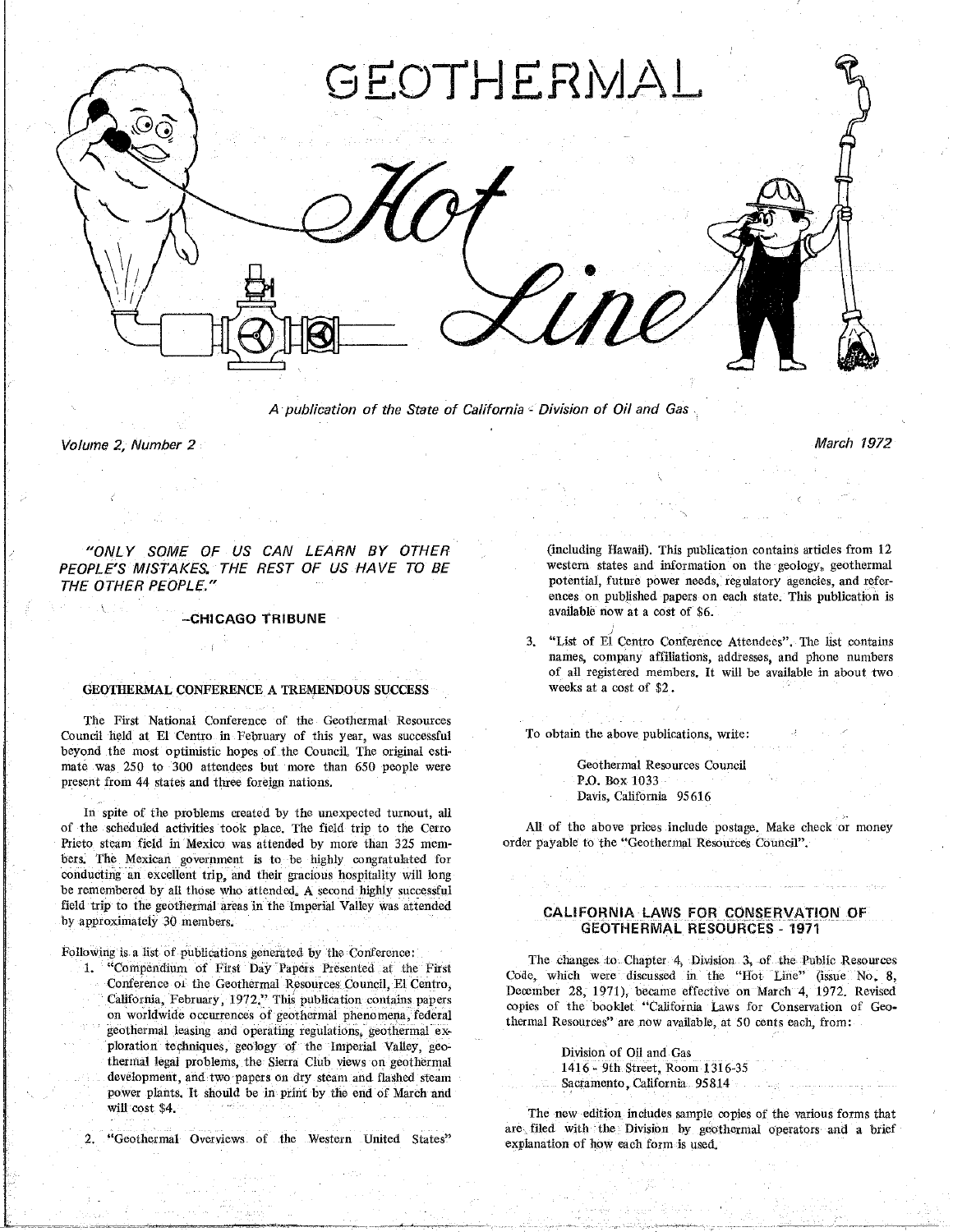general surface area which is underlaid, or reasonably appears to be the security of the Geotherman Resources Council, Donald F. X. pany used the oil depletion allowance and investors deducted drilling underlaid, by geothermal resources," " Well' means any well,..on The boundaries of Geothermal Areas will be established by the Finn has made 50 copies of selected comments that were filed with costs, just as if the steam w lands ... reasonably presumed to contain geothermal resources..." State Oil and Gas Supervisor with the concurrence of the Geothermal the Department of Interior. This material includes 31 presentations

require that all proposed wells in Geothermal Resources Areas be the company began extracting geothermal steam for use as a power

Resources Road and the company of the company of the company of the company of the company of the company of the company of the company of the company of the company of the company of the company of the company of the comp

greatly appreciated, Call either Dave Anderson or Larry Axtell in the control of the control of the control of the control of the control of the control of the control of the control of the control of the control of the co Every effort will be made by the Division to minimize the effect greatly appreciated. Call either Dave Anderson or Larry Axtell in<br>Sacramento, (916) 445-9686. **Sacr**am**ento**,**(9**1**6) 445**-**9686. F**k**s**t **co**m**e,** fir**st s**erve**d,so**get y**our ord**er **i**n s**oo**n.

# 

 $\overline{2}$ 

In the August, 1971, issue of "Reclamation Era", the U.S. "The Roar from an Emerging Resource". The Roardinal Institute for Geothermal Research, Pisa, Italy.

ctores of the author, East C. Annual Special Supervisor<br>
C. W. Belge - Geological Supervisor<br>
Robert Wright - Land Supervisor<br>
Robert Wright - Land Supervisor<br>
Amiata Geothermal Fields". Beginning in 1968, results and data

Single copies are available at 45 cents each from:

A paper entitled "The Occurrence of Thermal Ground-Water in the Basin and Range Province of Arizona" is included in a new **LOCATION (S.B.B.& M.)** publication "Hydrology and Water Resources of Arizona and the publication "Hydrology and Water Resources of Arizona and the Formation and the Formation, write to:<br>
Southwest", Volume 1, September, 1971, This volume may be **Well Name** Sec. T. R. Status Anomaly ordered, at \$5, from:

# $A.W.R.A.$

# **HAWAII**

The President of Hawaiian Electric Company, Lewis Lengnick, an-<br>nounced that as of March 2, 1972, it would be the official policy of The "Magmamax" 1 and the "Woolsey" 1 wells which are<br>The February, 1972, issue of "Bonanz

BUREAU OF RECLAMATION The Phillips Petroleum Co. has announced plans to open a west<br>coast geothermal office about the first of April, 1972. The mailing coast geothermal office about the first of April, 1972. The mailing Maxwell Scientific International, Inc., is now accepting sub-<br>address is P. O. Box 752, Del Mar, California 92014. The office staff scriptions to "Geother In the August, 1971, issue of Reclamation Era", the U.S. address is P. O. Box 752, Det Mar, Cautornia 92014. The office staff scriptions to "Geothermics", a journal devoted to geothermal re-<br>Bureau of Reclamation ran an in

Ken Brunot - Operations Supervisor

Report of the systematically organized for should be completed by the end of March, 1972.<br>Report the near future. The end of March, 1972.

Flectric Co., is currently drilling the fifth well of a seven well program. The five wells and their present status:<br>
Warious sections. Volume 2 is in two parts and contains 198 indi-

### $\sim$ GEO**T**H**E**R*b*lAL RE**S**E*A*R**CH**

Amiata Geothermal Fields". Beginning in 1968, results and data subsidence, and seismology. The company also has tentative plans to open a field office in relating to all studies and works carried out for geothermal develop-Rcno, Nevada, in **t**he near fu**t**ure, recur, dating back **t**o 1958, began **t**o be **s**y**st**emati**c**al**l**y organized for **s**hould be completed by the end of March, 1972*,*

Government Printing Office Coast Land Service<br>
Special issue No. *2* Proceedings of the United Nations Sympo-<br>
Sum on the Development and Utilization of Geothermal Resources,<br>
Pisa, 1970", is in two volumes, Volume 1 conta Pisa, 1970", is in two volumes. Volume 1 contains Introduction to Sacramento, California 95821 Magma Power Co., in a joint venture with San Diego Gas and the Symposium, Rapporteur's General Reports of the 11 Sections of Sacramento, California 1 contains Interventure with San Diego Gas and the Symposium, and Summariz vidual papers that were presented at the symposium.

University of Arizona 35721 **the Arizona** 35721 **holds** the mass and the mass and the final evaluation of the final evaluation of the final evaluation of the final evaluation of the final evaluation of the final evaluation drilling operations appears in the March issue of "California (702) 293-8446, The "Sharp" 1 well was drilled on the edge of the Mesa anomaly drilling operations appears in the March issue of "California" and, although it was abandoned, it provided valuable stratigraphic, Geology", published by the C

ing the theory of the company of the company of the company of the company of the company of the company of th<br>The three company of the company of the company of the company of the company of the company of the company of

"O**n**e **t**ax expert **p**re**d**icts **t**he **d**ecisi**on** will a**ttr**act new m**o**ney t**o** IIIIII**I**IIIIIIIIIIIII**I**IIIIl**ll**llli|llll**l**llllllllllll|**l**ll**l**lllll**l**llSll**l**l**l**l geo**t**hermal **s**team d**ev**elopme**nt**."

Example Roar from an Emerging Resource.<br>
Beginning with a review of worldwide geothermal development, Ken Brunot - Operations Supervisor and an Emerginal Research, Pisa, Italy. Pacific Coast Land Service is offering land b author, Ellis L. Armstrong, Commissioner of Reclamation, dis-<br>
C. W. Berge - Geological Supervisor<br>
C. W. Berge - Geological Supervisor<br>
Publish special symposia, Special symposia, Special issue No.<br>
scale of 1" = 2000"<br>
s

Land ownership, land leasing, and geothermal activity overlays

and, although it was abandoned, i. provided valuable stratigraphic,  $P$ ,  $O$ ,  $B \propto 2980$ , Sacramento, Ca., 95812. extremely beneficial to studies now underway on the Mesa anomaly  $H_{\text{M}}$  the Duraan of Bashmatian by the Bureau of Reclamation.

the company to purchase geothermal steam produced in the islands if approximately 14mile apart, should, when tested, provide valuable data and when high online of the Sierra Club, contains an article

quantities. They can shield their general income from taxation by income from the southeastern corner of Lassen National Park. The quantities, people. They can shield their general income f\_om **t**axa**t**ion by ha- owned land in **t**he **s**outh**e**a**s**tern corner of Lessen Na**t**ional Park. The

 $\ddot{\bm{z}}$ 

WATER WELL DRILLING AFFECTED BY GEOTHERMAL LAW of this decision on property owners and well drillers. However, in<br>order to carry out its public safety responsibilities, the Division must FOR THE FEDERAL GEOTHERMAL LEASING Section 3702, Chapter 4, Division 3, of the Public Resources require that all proposed wells in Geothermal Resources Areas be content of the geothermal industry and to company began extracting geothermal steam for use as a

**Resourdance is the IRS disallowed the deductions on the ground geothermal steam isn't a depletable resource like those Congress had in mind** The State of California has determined that, under these defini-<br>tions and in the interest of public safety and resource conservation, has these G.R.A.'s (Geothermal Resources, Areas) are established, Copies may be obtaine within the bounds of a Geothermal Resources Area, a proposed water various means of public announcement will be utilized to ensure that orders only) from: appeals court recently upheld the taxpayers. Geothermal steam isn't well will be considered a geothermal well until such time as the State ample time is given to the water well industry prior to enforcement ordinary error and the state ordinary ground steam that is fed by constant water se Donald F. X. Finn it inexhaustible, the court said. It argued that geothermal steam is normal requirements for geothermal wells can be waived, and that the waived, and that the matter of the matter of the matter of the matter of the matter of the matter of the matter of the matter of the matter of the matter Any suggestions as to how best to carry out this program will be Mew York, New York, New York 10017 seepage. Thus it's depletable and should be treated like gas, the

Single copies are available at 45 cents each from: publication in **t**his monograph. For addi**t**ional informa**t**ion l:onraet:

# **BOULDER CITY NEVADA**

information gained from the two exploratory wells drilled near the copies of specifications No. 300C-320 may be obtained by lake in late 1971 (see issue Nos. 7 and 8). An article describing the virting Box 427 Boulder City

### SIERRA CLUB, CALIFORNIA

and when high quality steam could be delivered in sufficient needed for the design of a binary fluid, closed-cycle power plant. "Oil and gas drilling is a popular tax shelter among wealthy opposing possible geothermal deve

|                                                                                 |                                                                                                           | I OI WANNISOIKA AMIOIIKAUJOIN VIIIV LO                                                                                                |                                                                                                                                                                                                                                                                                                                                                                                                    |
|---------------------------------------------------------------------------------|-----------------------------------------------------------------------------------------------------------|---------------------------------------------------------------------------------------------------------------------------------------|----------------------------------------------------------------------------------------------------------------------------------------------------------------------------------------------------------------------------------------------------------------------------------------------------------------------------------------------------------------------------------------------------|
| Volume 1, September, 1971, This volume may be<br>55. from:<br>A.W.R.A.          | Well Name<br>Sec. 1<br>Status Anomaly<br>"Magmamax" 1 33 11 S.<br>13 E. Completed Butte<br>(test pending) | Maxwell Scientific International Inc.<br>Fairview Park<br>Elmsford, New York 10523                                                    | The Bureau of Reclamation issued specifications for drilling a<br>geothermal test well on the Mesa anomaly in the Imperial Valley,<br>California on March 3, 1972, Bids will be received until $10 - a.m.$<br>April 4 and opened the same day at the Region 3 Administration                                                                                                                       |
| 1525 E. Kleindall Road<br>Tucson Arizona 85719                                  | 13 E. Abandoned None<br>"Dearborn"<br>30 12 S.                                                            |                                                                                                                                       | Building, Nevada Highway and Parks Street, in Boulder City, Nevada.                                                                                                                                                                                                                                                                                                                                |
| of the article on thermal groundwater can be obtained.<br>ust, from the author: | $3.$ "Sharp" 1<br>16 E. Abandoned Mesa<br>$35 \quad 15 \text{ s.}$                                        | MONO COUNTY, CALIFORNIA                                                                                                               | A pre-bid conference will be held at 2 - p.m. March 21 at the<br>Boulder City office for the convenience of prospective bidders. Atten-<br>dance will not effect evaluation of bids or award of the contract by<br>the Government. Prospective bidders interested in attending should<br>advise the Bureau of Reclamation by March 16.<br>Copies of specifications No. 300C-320 may be obtained by |
| Dr. Jerome Wright<br>Department of Geosciences                                  | "Woolsey" 1<br>13 E. Completed Buttes<br>$-33$ 11 S.<br>(test pending)                                    | Southern California Edison Co. has announced that it has quit-<br>claimed its exploration permits on the state land under Mono Lake.  |                                                                                                                                                                                                                                                                                                                                                                                                    |
| University of Arizona<br>Tuggan Arizona 05701                                   | "Holtz" 1<br>32 16 S.<br>14 E. Drilling Heber                                                             | This action no doubt is a result of the final evaluation of the<br>information gained from the two exploratory wells drilled near the |                                                                                                                                                                                                                                                                                                                                                                                                    |